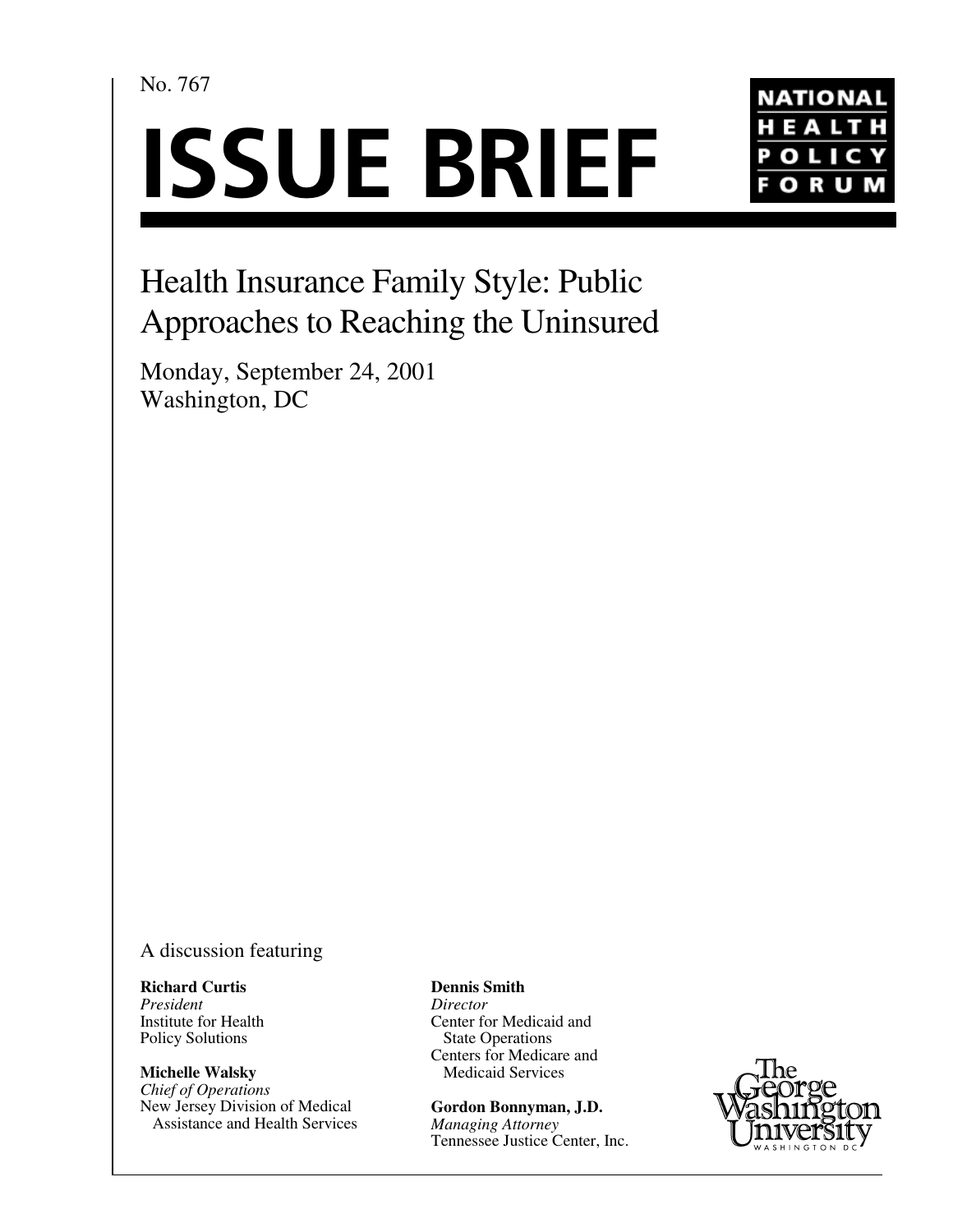### Public Approaches to Reaching the Uninsured

*Overview—This issue brief explores existing and potential opportunities to further expand the availability of health coverage for the uninsured and the underinsured, given the current economy and the resulting state budget shortfalls. It also considers the implications of the Health Insurance Flexibility and Accountability initiative recently announced by the Centers for Medicare and Medicaid Services and the legislative options for health care reform being debated in Washington, including tax-credit incentives and additional federal funding for public coverage expansions through Medicaid and the State Children's Health Insurance Program.*

*The Forum session will explore state, federal, and academic perspectives on public coverage expansions and the variety of paths available to support such expansions. The meeting will also address the cost implications of the differing perspectives in the context of the shifting economy. This is expected to lead to a discussion among presenters and participants of the future of and priorities for public financing of health insurance coverage.*

Throughout the nearly eight decades of the health coverage debate in this country, the nation's attitude toward the necessity and value of health insurance coverage has been directly influenced by the state of the economy. For example, options for universal coverage tend to be raised most often during periods of economic downturn and rapidly rising health care costs. The level of awareness of the number of uninsured, most recently estimated at 39 million,<sup>1</sup> has also influenced the debate. However, repeated discussions of broad-based expansion or reform of public health financing programs have consistently resulted in incremental policy movements and carefully measured financial investments.

Today, in the face of a slowing economy and a return to double-digit increases in premiums, questions arise about whether further extension of broad-based health coverage is possible and, if so, what the most appropriate and politically viable solutions to the problem of the uninsured might be. While there is little reason to believe that the current administration and the Congress will now embrace universal coverage, there does seem to be bipartisan recognition of the uninsured as a legitimate concern that should be addressed.

#### **EXISTING COVERAGE OPPORTUNITIES**

Covering the uninsured is both a political and a logistical challenge. However, while there is room for improvement within the federal Medicaid and State Children's Health Insurance Program (SCHIP) statutes, they do contain several existing, although somewhat underutilized, options to help states and the federal government work together toward providing a highquality, cost-effective health care system for most, if not all, low-income individuals.

Existing Medicaid law permits and even encourages states to provide coverage for families and their children at income levels above the poverty line. Many states have taken advantage of this flexibility, but the majority have not. To date, 17 states and the District of Columbia provide Medicaid eligibility for parents with incomes at or above the federal poverty level (FPL)— \$14,634 for a family of three in 2001. While states like Washington, Minnesota, Tennessee,<sup>2</sup> and New Jersey have expanded coverage up to two and three times the poverty line (between \$29,269 and \$43,890 for a family of three in 2001), the financial incentive has not been significant enough for many states to make such a substantial commitment. (Many states with less generous eligibility standards have actually spent more Medicaid dollars overall, because of the higher proportion of low-income families in the state.) While 94

#### **ISSUE BRIEF**/No. 767

**Analyst/Writer:** Jennifer M. Ryan

#### **National Health Policy Forum** 2131 K Street, NW, Suite 500

Washington, DC 20052 202/872-1390 202/862-9837 (fax) nhpf@gwu.edu (e-mail) www.nhpf.org (Web site)

**Judith Miller Jones,** Director **Judith D. Moore,** Co-Director **Michele Black,** Publications Director

**NHPF** is a nonpartisan education and information exchange for federal health policymakers.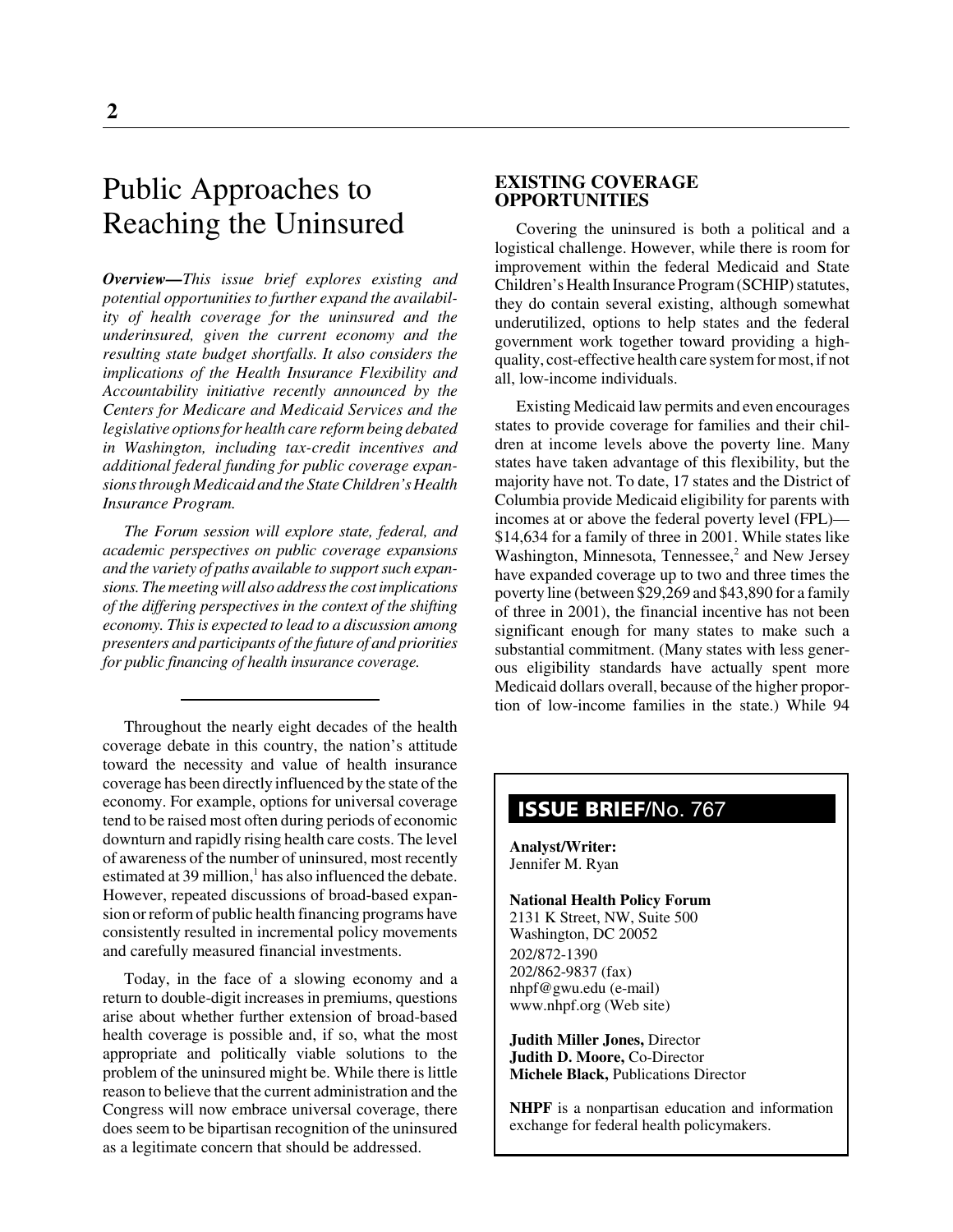percent of low-income uninsured children are eligible for Medicaid or SCHIP, most states continue to limit eligibility for adults to the old levels set under the Aid to Families with Dependent Children (AFDC) program, which are often less than 60 percent of the FPL (around \$9,000/year for a family of three in 2001). Thirty-four percent of low-income parents are uninsured, which is substantially higher than the uninsurance rate for children.3 As shown in Figure 1, 72 percent of uninsured children have at least one uninsured parent. In addition, because federal funding is generally not available for childless, nondisabled adults in the absence of a waiver, most states do not provide public coverage for this group, which constitutes 17.5 percent of the nation's nonelderly population. Almost twothirds of uninsured adults do not have children.<sup>4</sup>

#### **Figure 1 Percent of Low-Income Uninsured Children by Parents' Insurance Status**



*Source: Commonwealth Fund Task Force on the Future of Health Insurance analysis of March 2000 Current Population Survey.*

The arrival of SCHIP in 1997 provided the needed financial incentive and flexibility for states to convince their state legislatures that eligibility expansions, at least for children, would be worth their while. The federal enhanced matching funds provided through SCHIP range from 65 to 87 percent of total expenditures, leaving states to come up with much less than half of the funding for coverage expansions to children of low-income and often working families. As a result, more than 3 million children were enrolled in SCHIP in 2001, and enrollment continues to grow.<sup>5</sup> And although

the political viability of SCHIP hinged on the fact that the primary purpose was to serve children alone, states and researchers have begun to test the hypothesis that covering low-income parents will actually result in reaching more children.

In fact, research is beginning to substantiate this theory. A recent study by the Center on Budget and Policy Priorities found that family-based Medicaid expansions that include parents have increased Medicaid enrollment among children who were eligible but previously not enrolled. For example, three states (Oregon, Tennessee, and Hawaii) that implemented broad parent expansions in 1994 achieved a 16 percent increase in Medicaid participation among low-income children, compared to 3 percent for states that did not institute broad expansions. In addition, in the early-expansion states, parents' Medicaid enrollment rose despite welfare caseload declines during that time period.<sup>6</sup> As noted by Leighton Ku and Matthew Broaddus,

 In deciding whether to participate [in health insurance] a family must weigh the costs (such as out-of-pocket expenses and time taken off work to apply) versus the benefits (such as reduced medical care expenses, improved health and a feeling of security that a family member has insurance). This cost-benefit assessment becomes more appealing if more people in a family can gain coverage through a single application.7

Finally, one study also determined that children are more likely to receive preventive care when their parents are enrolled in public health insurance programs.<sup>8</sup>

As discussed below, using the demonstration authority established under Section 1115 of the Social Security Act to access SCHIP enhanced matching funds is perhaps the most financially desirable means for states to maximize federal funding for coverage of adults. It should be noted, however, that states also have flexibility, by amending their state Medicaid or SCHIP plans, to expand coverage and work with employer-subsidized group health plans without the lengthy process and complicated budget requirements associated with applying for a waiver.

#### **Medicaid—Section 1931**

The Personal Responsibility and Work Opportunity Reconciliation Act of 1996 (PRWORA), also known as the welfare reform law, replaced the AFDC program with a new, more limited program called Temporary Assistance for Needy Families (TANF). The new law "delinked" eligibility for AFDC (now TANF) from automatic eligibility for Medicaid. Consequently, eligibility for Medicaid in this context is no longer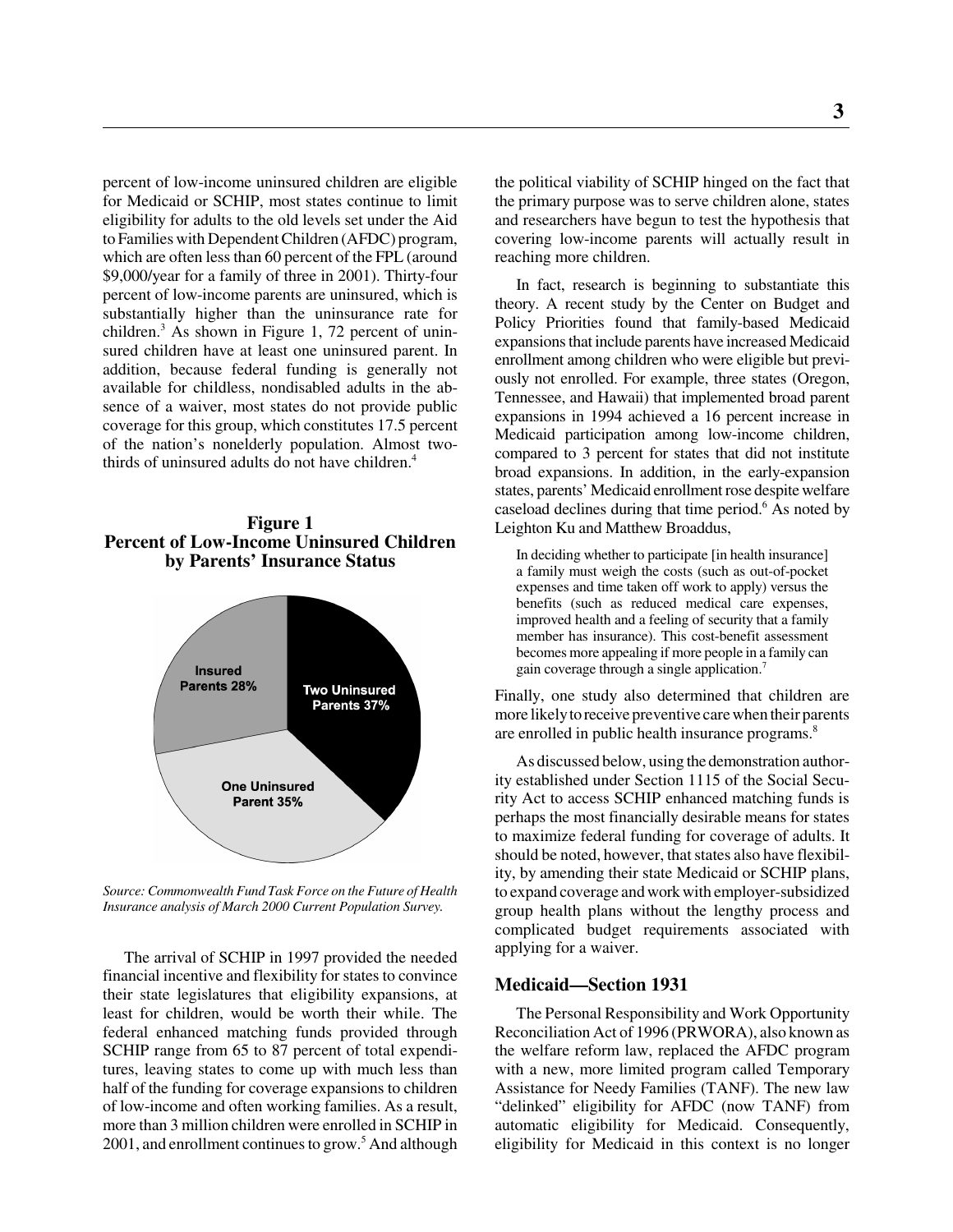limited to families receiving welfare benefits and those with incomes well below the poverty line. Under Section 1931 of the Social Security Act, enacted in PRWORA, states now provide coverage to all families with dependent children, as long as they meet the basic eligibility requirements. States can modify the "deprivation requirements" that generally limited AFDC-related Medicaid eligibility to single-parent families or twoparent families whose principal wage earner was not working full time.<sup>9</sup> Because they have flexibility to set their own standards related to hours of work and income levels and to take into account overall family circumstances, states have the ability to cover two-parent families to the same extent as single-parent families.

Section 1931 also gives states several options for expanding eligibility levels for Medicaid coverage of families. They can do this by utilizing "less restrictive methodologies" for deciding how to count certain types of income and resources in determining eligibility. For example, states may raise their income and resource standards by the amount of the increase in the consumer price index each year.<sup>10</sup> States may also use more generous income deductions or disregards—like disregarding the value of a car, not counting interest income, or eliminating the assets test for families. Although states are not required to do so, many have elected to use the same income and resource methodologies as those in their TANF programs to help facilitate enrollment in both programs. Nearly half of the states have used 1931 in some manner to improve or expand the availability of Medicaid coverage for families and more are considering amending their state plans to do so.

#### **Working with Employers—HIPPs and SCHIPs**

**Health Insurance Premium Payment (HIPP) programs.** Another major area of interest among the states is to expand coverage while conserving public funds by subsidizing private group health plan coverage offered through employers. The interest in this combination of public and private financing of coverage has increased significantly since the advent of SCHIP. Section 1906 of the Medicaid statute enables states to use HIPP programs to pay the contribution necessary to enroll Medicaid-eligible individuals in employer-sponsored private health insurance, as long as doing so is costeffective (compared to the cost of providing regular Medicaid coverage). Because enrollees must receive all of the benefits covered under the state's Medicaid plan, states usually issue a Medicaid card that can be used to access services not covered under the employer plan.

Most states are operating HIPP programs, but they are usually limited to individuals with very high-cost conditions, such as cancer and HIV/AIDS. Only a few states (Iowa, Texas, Pennsylvania, and Virginia) use HIPP programs to screen all Medicaid eligibles for access to employer-sponsored coverage. Even when used in this broader way, enrollment has remained very small, representing only 1 percent of states' total Medicaid program enrollment. $11$ 

There are several reasons for these small enrollment numbers. First, because of the nature of low-wage jobs, most Medicaid-eligible individuals do not have access to health coverage through their employers. Further, it is difficult for states to identify the target population because their Medicaid agencies do not generally have relationships with employers, causing informationsharing to be problematic. Nonetheless, for states and for a significant number of individuals who would not otherwise have access to health insurance coverage, HIPP programs present a real opportunity. For example, as is the case in Iowa, many of those being reached are the working parents of Medicaid-eligible children who are not otherwise eligible for Medicaid themselves and who cannot afford the premiums for private health insurance.

Iowa has perhaps had the greatest success with the HIPP option, eliciting a positive enrollment response ever since the program's implementation in 1991 and saving an estimated \$3.30 in Medicaid benefits for every \$1.00 the state spends on premium assistance. (In 2000, the state estimated the savings achieved at \$19 million.) In 1991, only two state staff were allocated to manage the HIPP unit; today, Iowa has 17 employees staffing it.

Iowa's enrollment success is due to a screening process that refers Medicaid applicants who are identified as having access to employer coverage to the HIPP unit in the state. The HIPP unit then evaluates the employer coverage and, if it is cost-effective, enrolls the individual or family in the program, regardless of their insurance status. Because HIPP is a Medicaid program, no period of uninsurance is required for enrollment. Enrollees are expected to present their employer plan identification cards and their Medicaid cards when visiting providers. The providers bill the private plan first, then Medicaid for deductibles and coinsurance. Medicaid-eligible enrollees may receive wraparound services from Medicaid providers, who are reimbursed directly from the state.<sup>12</sup> As of May 2001, 9,645 individuals were enrolled (6,502 Medicaid-eligible individuals and 3,143 non-Medicaid-eligible family members). $^{13}$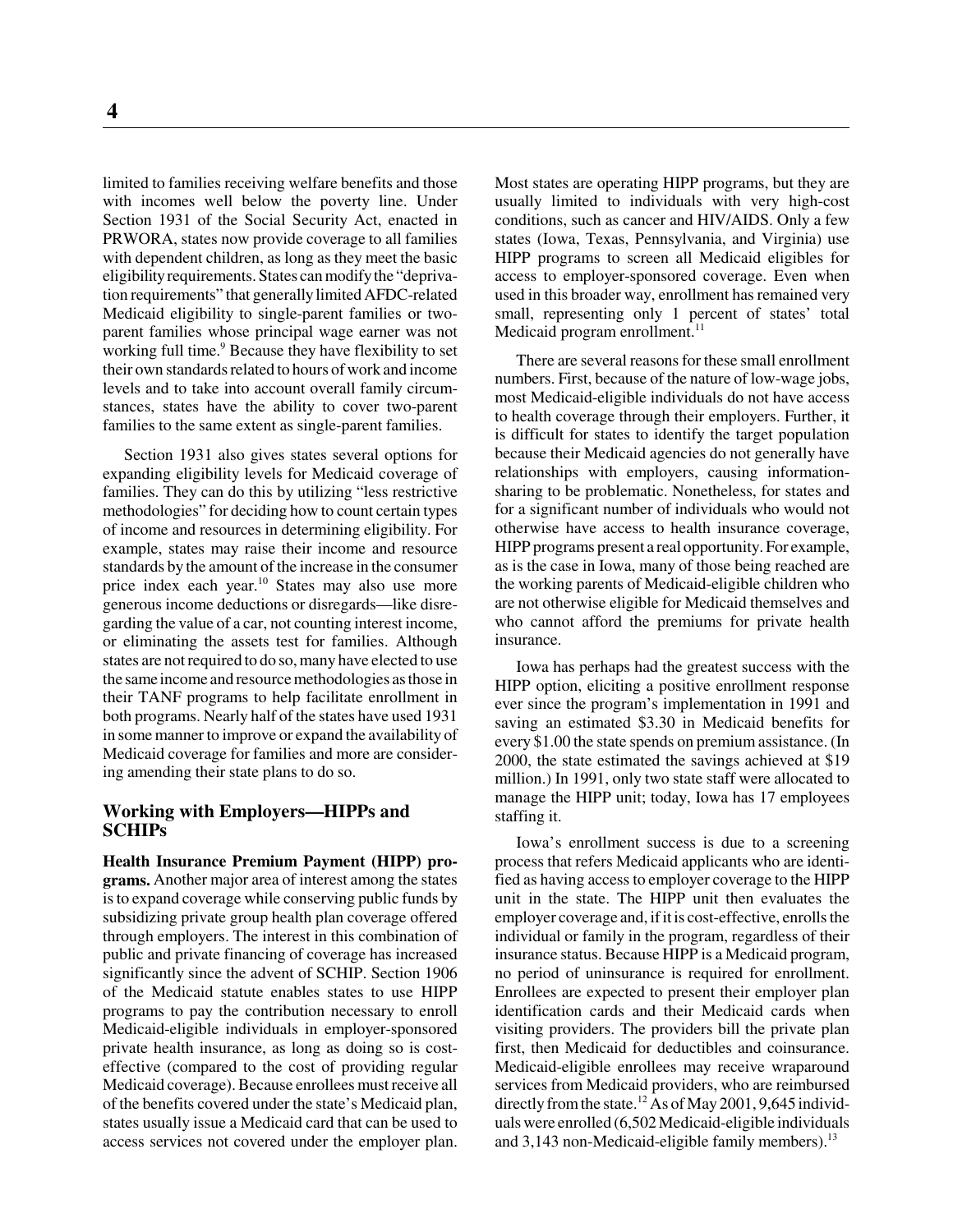The state works with employers to provide comprehensive group coverage for all the members of a family in order to keep them in the same health plan and so that they can use the same providers. In addition, since families can access insurance through their employer, they are more likely to retain coverage if they become ineligible for Medicaid. And because HIPP extends coverage to otherwise ineligible family members, there are more people receiving coverage overall. At this point, HIPP programs provide a good example of cooperation with employers and the private market; historically, however, small enrollment numbers show that these programs alone cannot realistically be expected to have a major impact on coverage rates.

**Premium Assistance in SCHIP.** To date, seven states<sup>14</sup> have received approval from the Centers for Medicare and Medicaid Services (CMS, formerly the Health Care Financing Administration, or HCFA) to develop "premium assistance programs," that is, to use SCHIP funds to enroll eligible children (and in some cases, their parents) in private coverage offered by employers. Prior to the release of guidance on Section 1115 demonstrations under SCHIP on July 31, 2000, "family coverage waivers"15 that include a premium assistance component were the main vehicle for states to expand coverage to parents. However, states have not had much success with premium assistance in SCHIP, in part because states with separate SCHIP programs do not generally have an easy way to administer the required supplementation of employer plans. In addition, the proposed SCHIP regulations included fairly strict federal requirements regarding the proportion of funding that must be provided by the employer. (The "cost-effectiveness test" for family coverage indicates that the costs of covering the family may not be greater than the public program costs of covering the children only, which inherently requires a substantial employer contribution.) Consequently, some states have had difficulty recruiting employers to participate in premium assistance programs. In an attempt to help states use this option, the final SCHIP regulations removed the specific requirement for an employer contribution and included some additional flexibility with regard to substitution prevention.<sup>16</sup> These changes to the regulations, along with new flexibility permitted under the Health Insurance Flexibility and Accountability (HIFA) demonstration initiative recently announced by CMS (and described more fully below), may give the Department of Health and Human Services (DHHS) an opportunity to move forward in establishing partnerships with employers and providing expanded access to health coverage.

Thus far, Massachusetts is the only state that has had considerable success in establishing a premium assistance program in combination with a Section 1115 demonstration that blends Medicaid and SCHIP funds, although its 10,000 enrollees represent only a small portion of the state's overall Medicaid and SCHIP program. New Jersey, Maryland, and Rhode Island have recently established premium assistance programs and hope to emulate Massachusetts's success under their own 1115 waiver expansions. As discussed below, the new HIFA initiative strongly encourages states to pursue premium assistance programs and suggests a great deal of additional flexibility by removing specific requirements for preventing substitution of private coverage and by removing the cost-effectiveness test.

While premium assistance is a cost-effective way for states to expand coverage, the effect these types of arrangements can have can be considered both positive and negative. Although researchers have long been interested in measuring the level of "crowding out of private coverage" associated with Medicaid, no specific prevention mechanism had ever been required and the topic has remained a source of contention. The debate escalated as the SCHIP legislation was being drafted, since the new program focused on working families who would have higher incomes than Medicaid generally reached. There was concern that families would drop private coverage in order to enroll in the lower cost SCHIP program. The concern resulted in specific administration policies requiring every state to at least monitor for crowd-out and approving some states' proposals to require a 12-month period of uninsurance before an individual could be enrolled in SCHIP.

In addition, in the case of family coverage using premium assistance through employers, there is a continued concern that employers will reduce or discontinue their health benefits because of the availability of public funds. Analysts note that some working families would not want to enroll in public coverage through Medicaid or SCHIP but would accept help in enrolling in private coverage provided through their employer. And, while premium assistance is not intended to encourage employers to reduce or discontinue coverage because of the availability of public coverage, the potential is there. This has increasingly become a concern as states have expanded eligibility for their programs well into the "full-time worker" range. States have had to carefully structure their programs to maintain the expectation that employers will continue to make a significant contribution toward health coverage for their employees.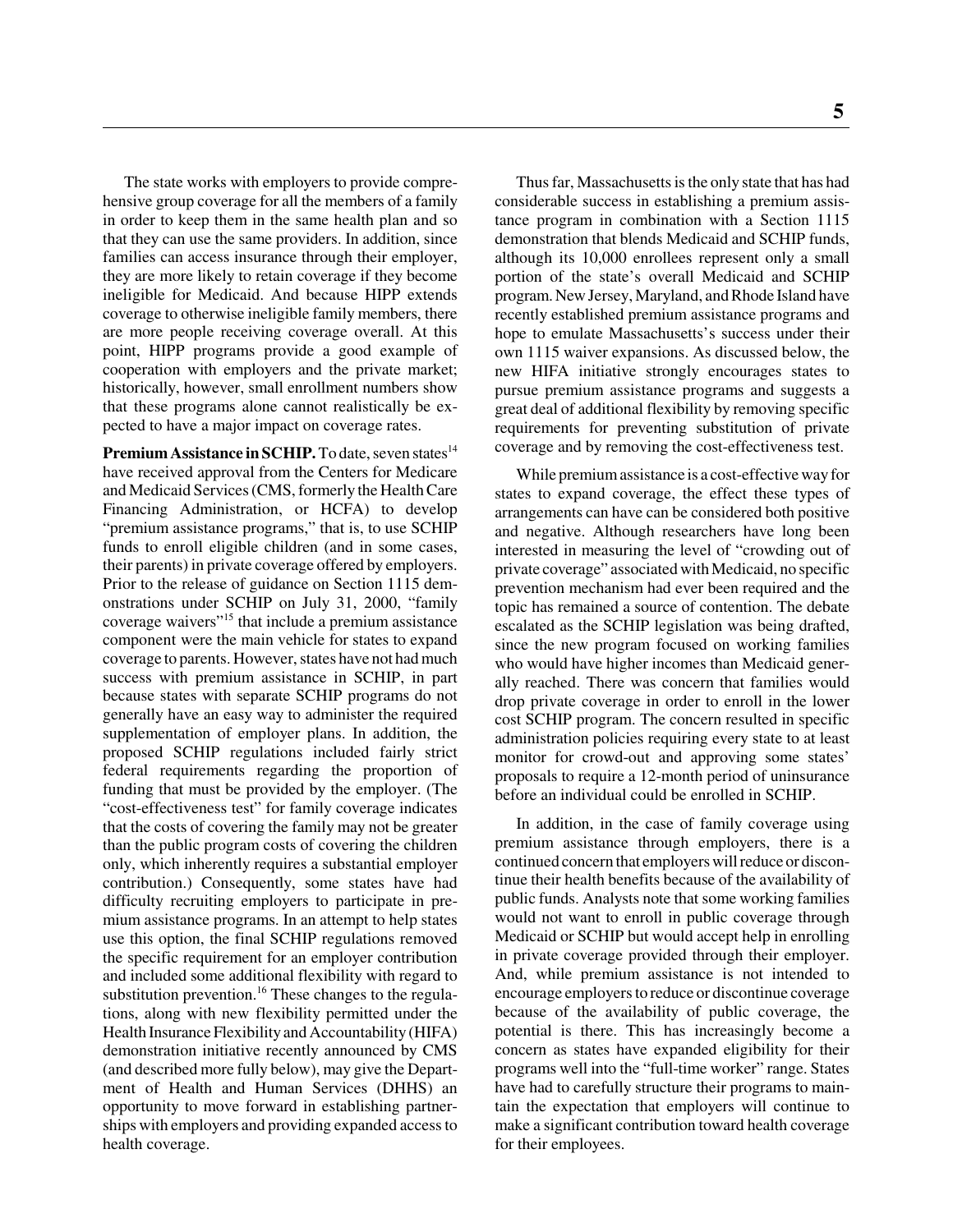#### **Section 1115 Demonstrations**

Based on guidance released by DHHS on July 31, 2000, several states began requesting approval to conduct Section 1115 demonstrations in their SCHIP programs in order to test the hypothesis that covering parents will lead to increased child enrollment. The Section 1115 demonstration authority enables states to get enhanced matching funds for directly enrolling parents of SCHIP or Medicaid children, regardless of whether they have employersponsored insurance. To date, four states (New Jersey, Rhode Island, Wisconsin, and Minnesota) have received approval and corresponding enhanced matching funds to provide coverage to the parents of children enrolled in SCHIP. However, because Wisconsin's, Minnesota's, and Rhode Island's proposals effectively provide additional federal funding for the states to continue existing parent coverage through Medicaid, New Jersey is the only state thus far that is using its SCHIP dollars to expand coverage to parents and that will be able to show quantitative results on the effects of the demonstration on child enrollment rates.

New Jersey's SCHIP demonstration, NJ Family Care, expanded coverage to parents of Medicaid- and SCHIPeligible children in families with incomes up to 200 percent of the FPL, pregnant women with incomes between 185 and 200 percent of the FPL, single adults and childless couples up to 100 percent of the FPL, as well as legal immigrants who are permanent residents of the United States (using state-only funds). The state also received approval to establish a premium assistance program, which New Jersey has entitled the Premium Support Program. NJ Family Care is designed for "uninsured people whose employers either don't offer health insurance or it is unaffordable."17 So far, the response from uninsured New Jerseyans has been overwhelming for the state. The announcement of the new program, which made coverage available to an estimated 45,000 childless adults up to 100 percent of the FPL and another 80,000 parents up to 200 percent of the FPL, $^{18}$  caused such a rush of applications that the state has been struggling to keep up with the eligibility determination process and has faced a considerable backlog and budget shortfalls. The state recently had to temporarily stop enrollment of single adults due to lack of funding.

DHHS is also considering approval of a SCHIP parent coverage proposal from California. In an effort to cover a greater portion of its large population of uninsured, the state is similarly seeking additional federal funding to expand the breadth of its program to parents with net incomes up to 200 percent of the FPL. The proposal has been pending in the Office of the Secretary since March, and Secretary Tommy Thompson recently told the *Los Angeles Times* that "the state's application is strong, [and] I've been looking favorably on it."19 In the meantime, there appears to be a greater movement in California to expand coverage beyond the realm of Medicaid and SCHIP. In fact, the Santa Clara Valley Health and Hospital System recently received backing from the David and Lucille Packard Foundation and the California HealthCare Foundation to pursue a campaign for "universal" health coverage in Santa Clara County.<sup>20</sup> The goal of the Children's Health Initiative (CHI) is to cover the county's estimated 70,000 uninsured children under age 19. The "Healthy Kids" program covers undocumented immigrant children and uninsured children who do not qualify for Medi-Cal or Healthy Families, California's SCHIP program, with incomes up to 300 percent of the FPL (\$43,890 for a family of three in 2001). The program is administered by the Santa Clara Family Health Plan and is funded through a combination of tobacco settlement and tax funds, money from the City of San Jose, funding from the Santa Clara Family Health Plan, and a variety of donations from private sources. $^{21}$  The initiative has reached 15,000 children in seven months of operation.<sup>22</sup> Interestingly, whereas some of the private funding for the initiative had been coming from the miraculously successful "dot com" companies of Silicon Valley, Santa Clara County officials are now attributing some of the recent enrollment success to economic uncertainty in the valley. According to CHI officials, "Many people who have been laid off cannot afford the COBRA payments necessary to keep their health insurance benefits, so they are turning to the initiative for temporary help."<sup>23</sup>

To date, two states have received approval by the Bush administration for significant SCHIP or Medicaid demonstrations. Minnesota will receive SCHIP funds for coverage of parents with incomes up to 200 percent of the FPL. New York received approval for an amendment to its current Medicaid Section 1115 demonstration to expand coverage to childless adults with incomes at or below the poverty level and to phase in coverage of uninsured parents with incomes up to 150 percent of the FPL by 2002. DHHS is also considering minor Section 1115 demonstration proposals from New Mexico, Ohio, and Rhode Island.<sup>24</sup>

#### **The Health Insurance Flexibility and Accountability Demonstration Initiative**

The Bush administration has outlined three areas of priority for addressing the problem of the uninsured: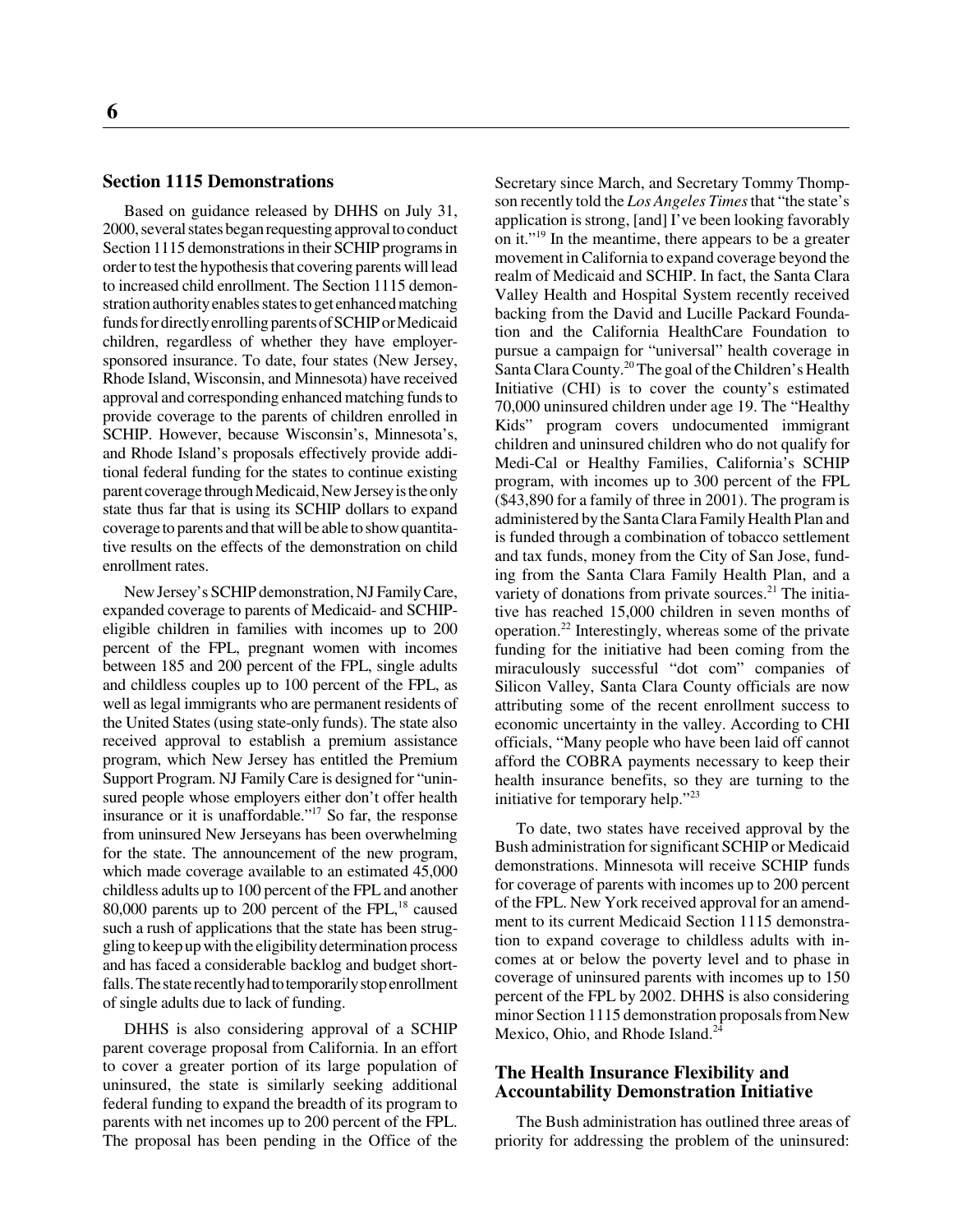flexibility through waivers, tax-credit incentives, and enhanced support for community health centers. On August 4, 2001, DHHS announced the HIFA demonstration initiative, a new approach to Section 1115 waivers under Medicaid and SCHIP. The HIFA initiative, which is targeted at populations with incomes below 200 percent of the federal poverty level, is intended to encourage states to find new approaches to increase the number of individuals with health insurance, within current-level Medicaid and SCHIP resources<sup>25</sup>

**Eligibility.** The August 4 guidance outlines program and budget parameters for qualifying HIFA proposals and provides three new eligibility definitions:

- *Mandatory populations*—Eligibility groups that states are required to cover under the Medicaid statute. These include infants under age one up to 185 percent of the FPL, children under age 6 and pregnant women up to 133 percent of the FPL, and children between ages 6 and 17 up to 100 percent of the FPL.
- *Optional populations*—Eligibility groups that can be covered by amending a state Medicaid or SCHIP plan, without a waiver. Groups are considered optional if they can be included, regardless of whether a state elects the option. Optional populations include children covered in Medicaid with incomes above the mandatory levels described above, children covered under SCHIP, and parents covered under Medicaid or SCHIP.
- *Expansion populations*—Any individuals who cannot be covered under Medicaid or SCHIP in absence of a Section 1115 demonstration, including childless nondisabled adults under Medicaid or SCHIP, pregnant women above age 19 in SCHIP, and parents outside of family coverage in SCHIP.

States have flexibility to set eligibility levels for expansions, however if a state proposes to expand coverage above 200 percent of the FPL, it must demonstrate that it already has a high rate of enrollment below 200 percent of the FPL and that covering individuals above 200 percent will not encourage them to drop private coverage in favor of enrolling in the demonstration.

**Benefits.** HIFA gives states new authority to modify the benefit package for optional and expansion populations. For optional Medicaid and SCHIP populations, the state may choose one of the SCHIP benchmark benefit packages,26 which include a category of "Secretary approved coverage," essentially allowing the state to propose any benefit package as long as it includes a list of basic services.<sup>27</sup> For the expansion populations, states have even greater flexibility to establish limits on the types of providers and the types of services that are available. The guidance notes that costs of expanding coverage must be budget neutral<sup>28</sup> and therefore presumably offset by savings achieved through providing a more limited benefit package.

**Cost Sharing.** The third area of state flexibility and potential savings is through cost sharing. With the exception to the nominal levels for mandatory populations and a 5 percent cap on cost sharing for optional Medicaid and SCHIP children, there are no specific limitations on cost sharing under HIFA.

Finally, as mentioned above, the HIFA guidance strongly encourages states to integrate Medicaid and SCHIP funding with private health insurance funding. There will be increased flexibility in establishing premium assistance programs with regard to benefits and cost sharing and states will no longer be required to demonstrate cost effectiveness. Instead, states should monitor the costs and ensure that they are not "significantly" higher than the costs under a direct coverage program. In response to concerns about substitution of private coverage, states will be asked to closely monitor changes in employer contribution levels and be prepared to make changes in their programs if employers begin dropping coverage or providing different contribution levels based on program eligibility. $^{29}$ 

The HIFA demonstration initiative was developed in response to the proposal put forth last spring by the National Governor's Association (NGA) to restructure the Medicaid program. The NGA proposal included a similar recategorization of population groups and commitment to reducing the number of uninsured but suggested that a significant increase in enhanced federal matching funds should also be available to the states to assist them in this effort. HIFA provides a partial response to the NGA's proposal but does not include any additional funding beyond providing greater access to SCHIP allotments. Analysis of the NGA proposal conducted by John Holahan of the Urban Institute found that, regardless of whether a state substantially expanded coverage or scaled back eligibility or benefits, the costs of operating the new Medicaid program would become primarily the responsibility of the federal government. States could save money without making any changes to their Medicaid programs just through the increased availability of enhanced matching funds.<sup>30</sup>

While the NGA has been supportive of the new approach, it remains to be seen what states' response to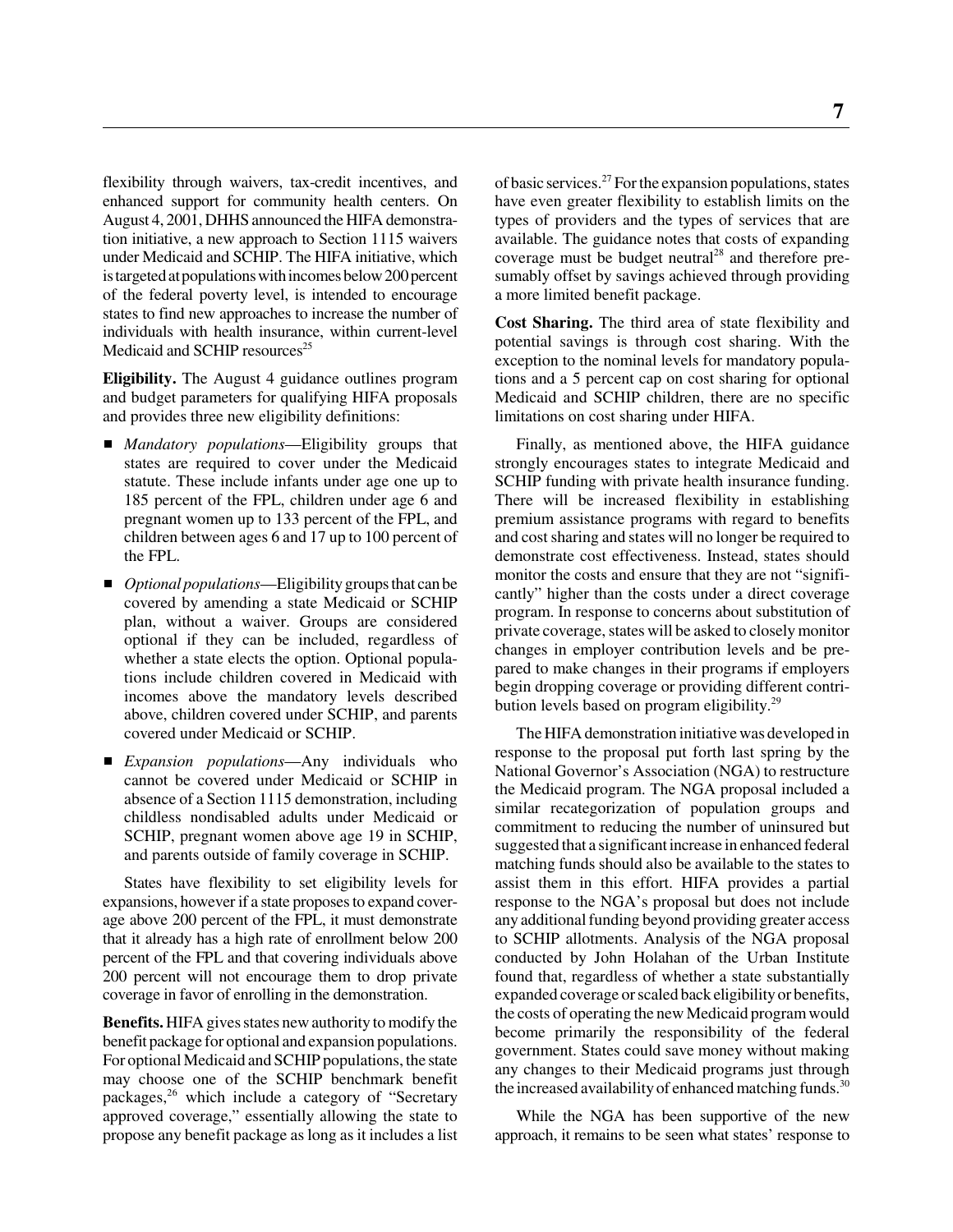the HIFA initiative will be, in light of the fact that it does not include additional federal funding as an incentive for expansion. Rather, the initiative assumes states will use the savings that result from benefit reductions and additional cost sharing revenues to finance eligibility expansions to additional populations. While states are not explicitly required to reinvest these savings in a health coverage expansion, the stated goal of the initiative is to increase the number of individuals with health insurance coverage, so presumably some sort of effort in that direction will be a condition of approval. And the proposals must be budget neutral, which means the cost to the federal government can be no greater than the costs would be in absence of a waiver.

Concerns have quickly been raised about the structure of the initiative and the significant effect it could have on particularly vulnerable Medicaid and SCHIP beneficiaries. With no maintenance of effort or reinvestment requirement, some states will likely discontinue benefits that are crucial to many of the beneficiaries considered "optional" under the HIFA initiative. About 11.7 million Medicaid beneficiaries—29 percent of the total Medicaid population—fall into this optional category and are at risk of losing benefits and being subject to increased cost sharing (Figure 2). Many individuals in this population still have incomes well below the federal poverty level. $31$ 

#### **Figure 2 Mandatory and Optional Medicaid Eligibility Groups, 1998**



*Source: Urban Institute estimates, based on data from federal fiscal year 1998 HCFA 2082 and HCFA-64 reports, 2001.*

Another concern about the HIFA initiative is that, although recent outreach efforts in SCHIP and Medicaid have focused largely on healthy, low-income working parents and their children, the initiative will have significant spill-over effects on the elderly and disabled, who account for 75 percent of the Medicaid expenditures. States may be inclined to derive savings by imposing cost sharing on expensive items and services (for example, prescription drugs) that are disproportionately found in long-term care settings and among the elderly and disabled.<sup>32</sup>

Despite the concerns, many agree that the HIFA initiative has come at an opportune moment for states. The increased flexibility gives them the opportunity to find savings at a time when overall Medicaid expenditures are projected to increase markedly (by more than 11 percent in FY 2002).<sup>33</sup> Even with the suggested 200 percent of FPL limit, there is still a great deal of room for expansion, especially for adults, and some states may decide to use the increased flexibility to fill in gaps in coverage that exist between children and their parents.

#### **Community Health Centers**

The third element of the Bush administration's public health agenda is enhanced support for community health centers. Community health centers, which have about 3,000 service sites across the country, comprise a significant piece of the health care safety net for the uninsured and underinsured. It is unlikely that the need for their services and supports will diminish anytime soon. A number of more targeted funding sources are also available, including several block grants, administered by the Health Resources and Services Administration, for services such as mental health, substance abuse, and child development. $34$ Thompson has made a commitment to "increasing by \$124 million funding for Community Health Centers in FY 2002, for a total of \$1.3 billion, as part of a multiyear initiative to support 1,200 new or expanded health center sites."<sup>35</sup>

#### **LEGISLATIVE OPTIONS UNDER CONSIDERATION**

In light of the current and growing budget crises among the states, some observers believe that only augmented federal funds will provide the financial incentive needed for state legislatures to authorize further expansions. Partly in response to this concern, a number of new options are being considered within the Congress that may encourage states to continue expanding coverage to the uninsured. In particular, there are a wide range of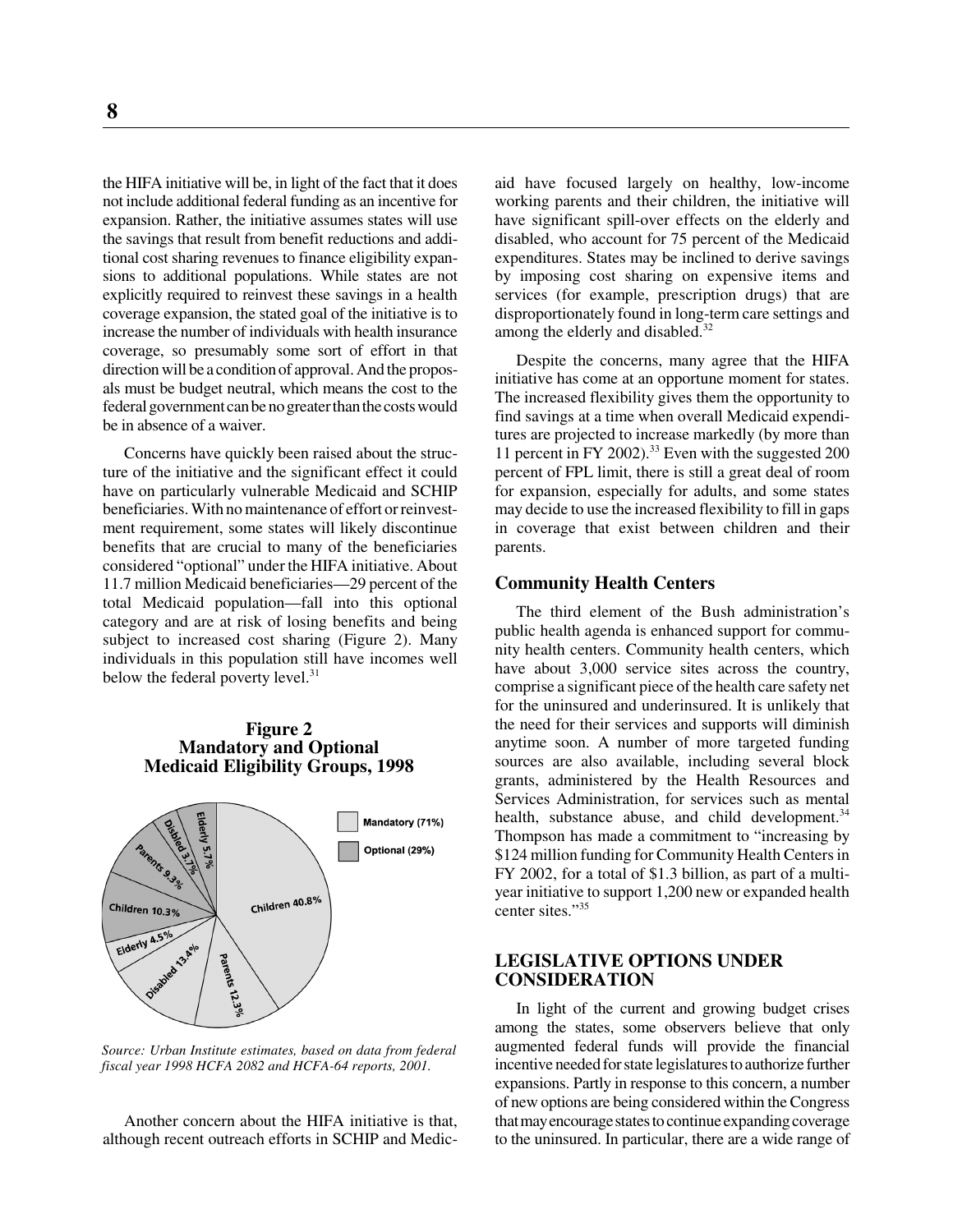legislative proposals for a refundable income tax credit to be used to purchase health insurance, as well as several bills, such as the FamilyCare Act of 2001, that would target additional federal funds to finance public coverage of the uninsured.

#### **Refundable Tax Credit Proposals**

At the beginning of the Bush administration, the president outlined a proposal to create a refundable income tax credit for the purchase of individual health insurance coverage for people up to age 65. In addition, several members of Congress have submitted a variety of legislative proposals to provide refundable tax credits. The maximum credits range from \$500 per individual covered by a policy up to \$3,600. Eligibility for the tax credits would be available on a sliding scale to individuals with annual gross incomes up to \$45,000 and families with gross incomes up to \$65,000 per year. Income eligibility would generally be based on the individual's prior year tax return. Several of the proposals could only be used to purchase coverage in the individual market, limiting the tax credit to those not participating in public or employer-sponsored health plans. Others would include individuals eligible for employer-subsidized coverage but would not permit them to use the tax credit to pay for premiums.

Individuals could claim the tax credit for premiums either as part of the normal tax-filing process or receive the credit in advance. The credit would be available at the time of purchase to be applied toward the individual's monthly premium payments. The White House estimated that their proposal could reach approximately 6 million uninsured individuals.36

While bipartisan interest in utilizing tax credits has grown in Congress, some basic concerns must be addressed in order for such an incentive to be viable. Opponents of the tax credit proposals that do not allow the credit to be used to purchase group health plan coverage or supplement the cost of employer-subsidized group coverage note that real progress in lowering the number of uninsured cannot be expected. This is because most of the tax credit proposals are too small to enable low-income families to realistically afford to purchase a full year of private insurance coverage in the individual market. The General Accounting Office has estimated that the average cost of nongroup coverage for a family of four is \$7,352 per year, which would constitute at least 15 percent of the family's annual income at 300 percent of the FPL.<sup>37</sup>

Analysts also raise the concern that, in the individual market, consumers may have a limited number of insurers

to choose from. Even with the tax credits available, individual insurance carriers have the ability to decline coverage for preexisting conditions and "frequently impose severe limitations and charge higher rates on coverage for expenses related to such conditions."38

While there are some exceptions, it seems that most uninsured low-income adults are not going without insurance because they are simply choosing not to purchase coverage. Rather, the working poor have no insurance because the individual market is not an option for them. They cannot afford even the subsidized coverage that may or may not be offered through their employers. Among uninsured, low-wage workers, most are employed in jobs that do not offer health coverage or offer coverage that the employee cannot reasonably afford. Among full-time workers with incomes below \$20,000 almost half are not offered health insurance by their employers and many decline coverage because they cannot afford the premiums.<sup>39</sup> Despite concerns about the tax credit options on the table, the administration has noted that it will make the passage of a tax credit a priority, in absence of additional spending to expand SCHIP. Thompson said recently that these subsidies are "enough to put [the uninsured] over the top" in deciding whether to purchase a policy.40

The gaps in the current versions of tax credit proposals and the uncertainty over the availability of funding guarantee continued debate. Some have suggested that the concept of expanding the availability of public coverage through Medicaid and SCHIP could be combined with some form of tax incentive for employers to encourage their participation in Medicaid and SCHIP premium assistance programs. Supporters of such an approach say that a public-private partnership with employers has tremendous potential and could be mutually beneficial to the states and the federal government, as well as to working families.

#### **Leave No Child Behind?**

The final area of significant interest in this year's health coverage debate is the possibility of additional funding for public coverage of low-income families. The congressional budget resolution that was adopted in May set aside \$28 billion over the next ten years about one percent of the surplus that then existed outside of the Social Security and Medicare trust funds—to potentially expand health coverage to the uninsured. $^{41}$  Statements made by Thompson, as well as other pieces of legislation that have been introduced in the Congress, indicate that using the \$28 billion to build on Medicaid and SCHIP to extend coverage to parents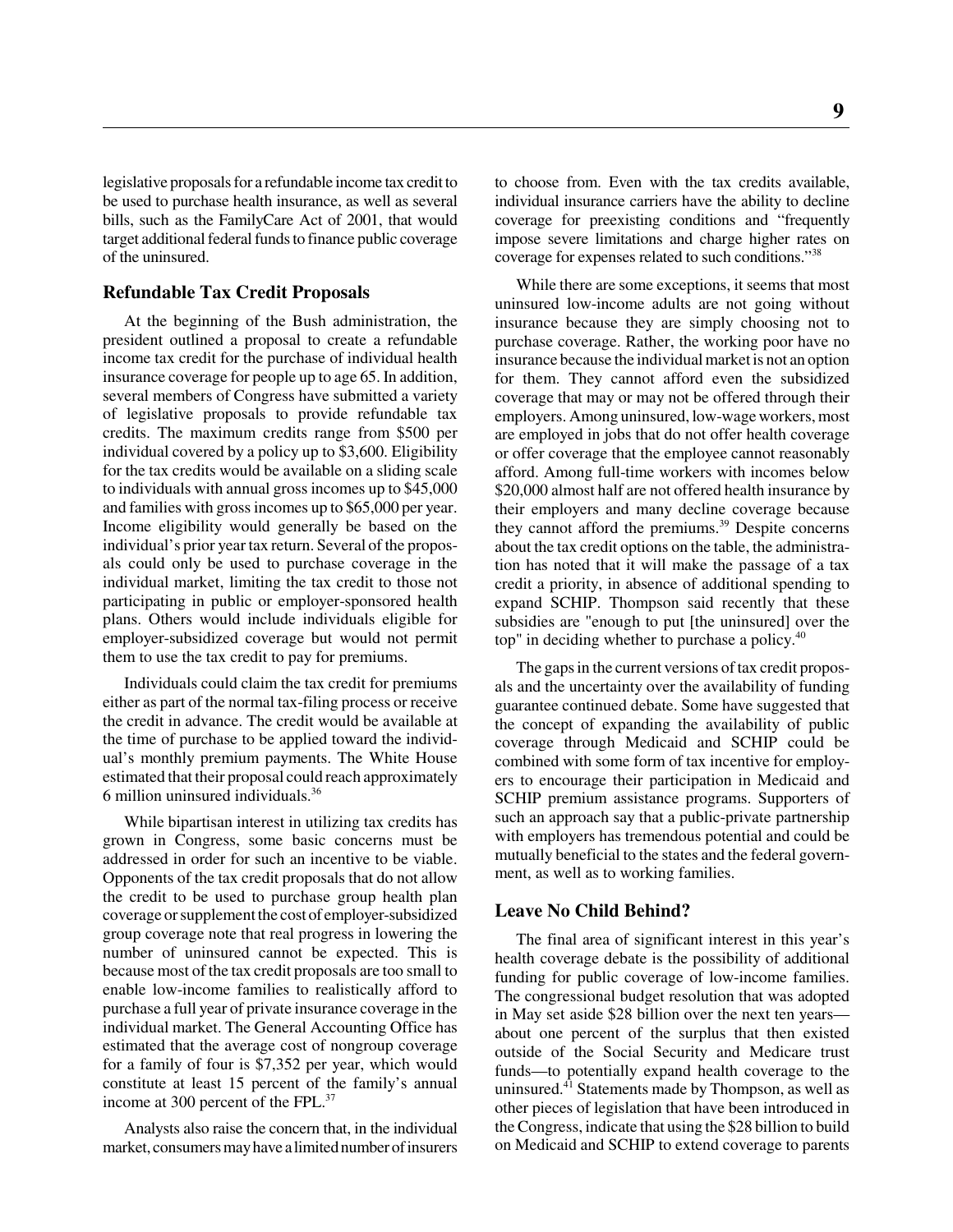would be a promising and popular strategy. This additional funding could provide states with a large financial incentive to capitalize on the enrollment success they have enjoyed over the past four years without enduring what is likely to continue to be a painful waiver negotiation process. In addition, say supporters of this approach, the flexibility and infrastructure already established in states' SCHIP programs would minimize start-up costs and lags in enrollment.

The legislation that has received the most attention thus far is the bipartisan FamilyCare Act of 2001, introduced by Sens. Edward M. Kennedy (D-Mass.) and Olympia Snowe (R-Maine) and co-sponsored by Sens. Susan Collins (R-Maine) and Lincoln Chaffee (R-R.I.), as well as the Democratic members of the Senate Finance Committee. FamilyCare would allow states to expand coverage to parents without rolling back existing Medicaid benefits. In addition, it would allow states adversely affected by the impending decrease in SCHIP funding (the so-called "SCHIP dip") to maintain their current coverage levels and expand coverage to parents as well. FamilyCare would also provide states with flexibility to use the new funds for other activities, such as covering legal immigrants barred from coverage by the welfare reform restrictions.<sup>42</sup>

However, the actual availability of funds continues to be in question as the debate over the federal surplus heats up. Having a particularly dampening effect are the recent announcements of major declines in the projected budget surplus, which will not leave a great deal of room for major spending bills this year. And Thompson has indicated his concern that the slowing economy and increased budget pressures have decreased the chance that Congress will be able to fund proposals to reduce the number of uninsured and reform Medicare this year.<sup>43</sup>

#### **THE FORUM SESSION**

The Forum session will look at the pros and cons of existing and potential opportunities for expanding public health coverage to the uninsured and underinsured. Presenters will share past experiences with the statefederal policymaking and implementation process and provide their insights into the prospects for the future.

#### **Key Questions**

The session will feature a discussion of the following questions between the presenters and participants:

■ What are the most promising options for states in extending their programs to reach out to the unin-

sured while at the same time being mindful of budget limitations?

- How successful can partnerships with employers and the private insurance market be? Is there an approach or combination of approaches that might work best?
- How will the announcement of the HIFA initiative affect states' plans for future expansion or reforms in their Medicaid and SCHIP programs? Will openended Section 1115 demonstrations essentially over take states' existing Medicaid and SCHIP programs?
- To what extent are concerns about substitution of private (employer) coverage immediate and what impact do these concerns have on policymakers in considering expansions to broader groups at higher income levels?
- Given the reduced likelihood that the Congress will pass a major spending bill this year, what administrative options can be pursued to further the goal of reducing the number of uninsured?

#### **Speakers**

**Richard Curtis** will discuss states' experiences with developing and implementing premium assistance programs in SCHIP and Medicaid and provide his perspective on the implications of the various tax-credit proposals being considered in the Congress. Curtis is the president of the Institute for Health Policy Solutions, an independent nonprofit organization founded in 1992. He has an extensive background in developing strategies for restructuring the health insurance market and developing approaches to cover uninsured workers and children. Curtis is also the founding executive director of the National Academy for State Health Policy.

**Dennis Smith** will discuss the administration's priorities in implementing the HIFA demonstration initiative and how the initiative is intended to assist in reducing the number of uninsured. Smith is the Director of the Center for Medicaid and State Operations (CMSO) at the Centers for Medicare and Medicaid Services. As director of CMSO, Smith has responsibility for administering the jointly funded federal-state Medicaid and SCHIP programs. Previously, he was director of the Virginia Department of Medical Assistance Services and directed the development of the state's SCHIP premium assistance program.

**Michelle Walsky** will share her past and present experiences with developing and implementing a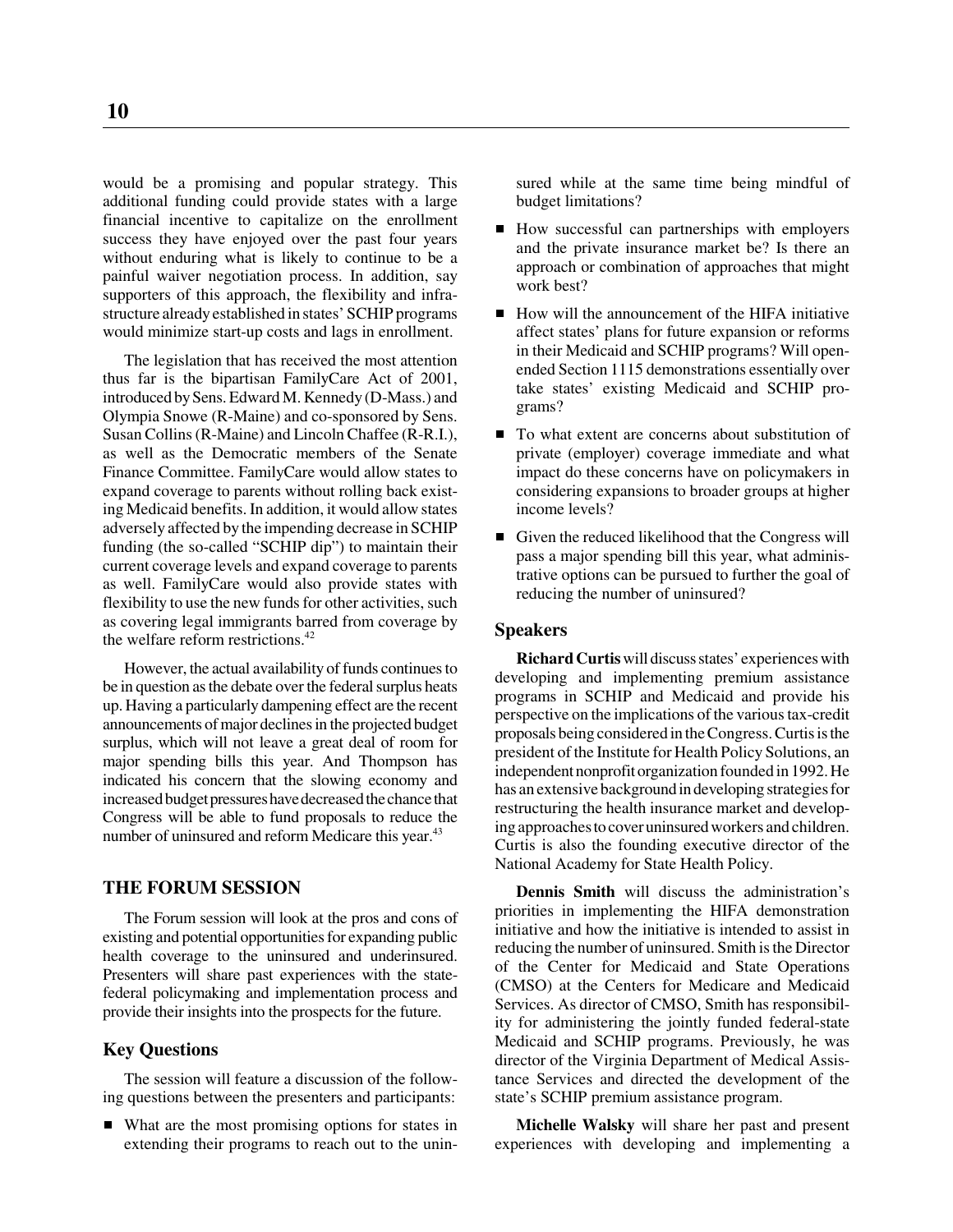comprehensive Section 1115 demonstration to utilize SCHIP funds to expand coverage to parents, single adults, and legal immigrants. She will also discuss her experience with developing a partnership with employers as New Jersey implemented its Premium Support Program. Walsky is the chief of operations at the New Jersey Division of Medical Assistance and Health Services and currently oversees all of the operations related to SCHIP and Medicaid beneficiaries, including the NJ FamilyCare program.

**Gordon Bonnyman** will discuss the potential impact of the new proposals on low-income families and provide insights based on experiences with the Tenn-Care program in Tennessee. Bonnyman has practiced poverty law since 1973 and is currently the managing attorney of the Tennessee Justice Center, Inc., a public interest law firm in Nashville. He has been heavily involved, as an advocate for consumers, in the design and implementation of TennCare, Tennessee's Medicaid managed care program, and has served on the Citizen's TennCare Review Commission since 1994.

#### **ENDNOTES**

1. This figure reflects the new adjusted Current Population survey data for federal fiscal year (FFY) 1999.

2. Tennessee's TennCare includes uninsured people of all incomes, although the state subsidy is limited to families with incomes up to 400% of the FPL.

3. Leighton Ku and Matthew Broaddus, "The Importance of Family-Based Insurance Expansions: New Research Findings about State Health Reforms," Center on Budget and Policy Priorities, Washington, D.C., September 5, 2000, 3.

4. Lisa Dubay, Genevieve Kenney, and Stephen Zuckerman, "Extending Medicaid to Parents: An Incremental Strategy for Reducing the Number of Uninsured," No. B-20, Series B, Assessing the New Federalism, Urban Institute, Washington, D.C., June 2000, 5.

5. Health Care Financing Administration, "Aggregate Enrollment Statistics for the SCHIP Program, 50 States and the District of Columbia, FY 2000"; accessed August 24, 2001, at http://www.hcfa.gov/children.htm. There were 3,333,879 children ever enrolled in SCHIP during FFY 2000.

6. Ku and Broaddus, "Importance of Family-Based Insurance Expansions," 6-7.

7. Ku and Broaddus, "Importance of Family-Based Insurance Expansions," 4.

8. Elizabeth Gifford, Robert Weech-Maldonado, and Pamela Farley Short, "Encouraging Preventive Health Services for Young Children: The Effect of Expanding Coverage to Parents," Pennsylvania State University presentation at the Academy for Health Services Research and Health Policy Conference, Atlanta, Georgia, June 12, 2001.

9. States previously had to request an "AFDC-U" waiver in order to drop the 100-hour rule, which limited coverage of two-parent families to cases in which the principal wage earner is working less than 100 hours a month or one parent is incapacitated. A final regulation converting the waiver authority into a Medicaid state plan amendment was published on August 7, 1998.

10. They may also use more restrictive eligibility standards but may not set them below the levels in effect in May 1988.

11. Sharon Silow-Carroll, Stephen E. Anthony, and Jack A. Meyer, "State and Local Initiatives to Enhance Health Coverage for the Working Uninsured," Commonwealth Fund Task Force on the Future of Health Insurance, New York, November 2000, 20.

12. Silow-Carroll, Anthony, and Meyer, "State and Local Initiatives," 21.

13. Kaye Kellis, Iowa HIPP unit, telephone conversation with author, June 21, 2001.

14. As of August 1, 2001, Massachusetts, Wisconsin, Mississippi, Maryland, Virginia, New Jersey, and Wyoming had received approval to use SCHIP funds to conduct premium assistance programs, either through a state plan amendment, a Section 1115 waiver or a combination of the two.

15. Section 2105(c)(3) of title XXI, the SCHIP statute, provides for a "Waiver for Purchase of Family Coverage" under which states may receive enhanced matching funds for the purchase of family coverage under a group health plan if the coverage (*a*) is cost-effective and (*b*) does not otherwise substitute for health insurance coverage that would be provided to targeted low-income children but for the purchase of family coverage.

16. Health Care Financing Administration, "Implementing Regulations for the State Children's Health Insurance Program; Final Rule," 42 CFR 457.810, Department of Health and Human Services, January 11, 2001, 2684.

17. NJ FamilyCare, "Health Insurance on the Job: How the Premium Support Program Works for You," promotional materials; accessed August 24, 2001, at http://www.premium support.org.

18. NJ FamilyCare Fact Sheet, accessed May 8, 2001, at www.state.nj.us/humanservices/familycare.html.

19. Robert A. Rosenblatt, "Scarce Funds Imperil Bush Health Goals," *Los Angeles Times,* August 24, 2001.

20. Santa Clara County has received funding to provide a third tier of eligibility predominantly for undocumented immigrants with incomes up to 300 percent of the FPL. While not "universal" per se, the proposal will extend coverage to